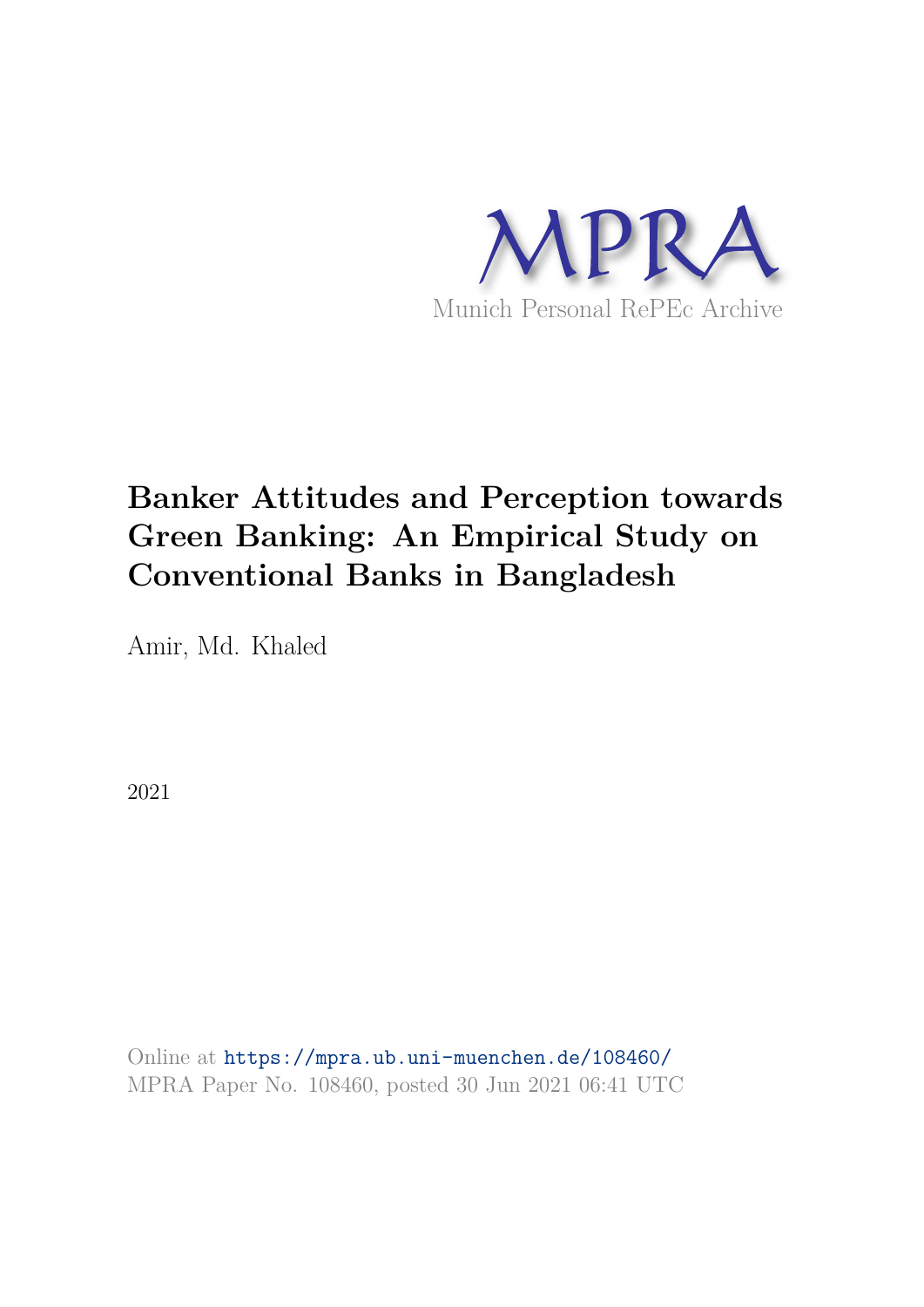# **Banker Attitudes and Perception towards Green Banking: An Empirical Study on Conventional Banks in Bangladesh**

**Md. Khaled Bin Amir** 

**Department of Banking and Insurance, University of Dhaka. Dhaka-1000.** 

### **Email: [k.b.a.bank.du@gmail.com](mailto:k.b.a.bank.du@gmail.com)**

### **Orcid ID: https://orcid.org/0000-0002-0457-9158**

#### **Abstract**

This research paper intends to evaluate an idea about bankers' perceptions on green banking by getting a candid opinion from conventional banks' bankers in Bangladesh based on a quality survey questionnaire covers relevant areas like benefits of green banking, superior officials who serve green banking services, taken eco-friendly initiatives, getting support from proper authorities, safeguarding environment pollution and rewards for adopting green banking. Considering the highest mean score of items in each group, this paper insights about green banking is environment-friendly banking, managers and officers are resourceful, emphasizes on recycling of left-over materials, keeping the environment pollution free, and performs to reduce resource wastages. This paper also finds that support from the government should be getting heightened priority to enhance its performance and area. So it can be easily presumed that green banking already put a great impact on a great portion of the banking industry in Bangladesh so far.

**Keywords:** Green banking, Bankers' Perception, Environment friendly, carbon emission and pollution reduction.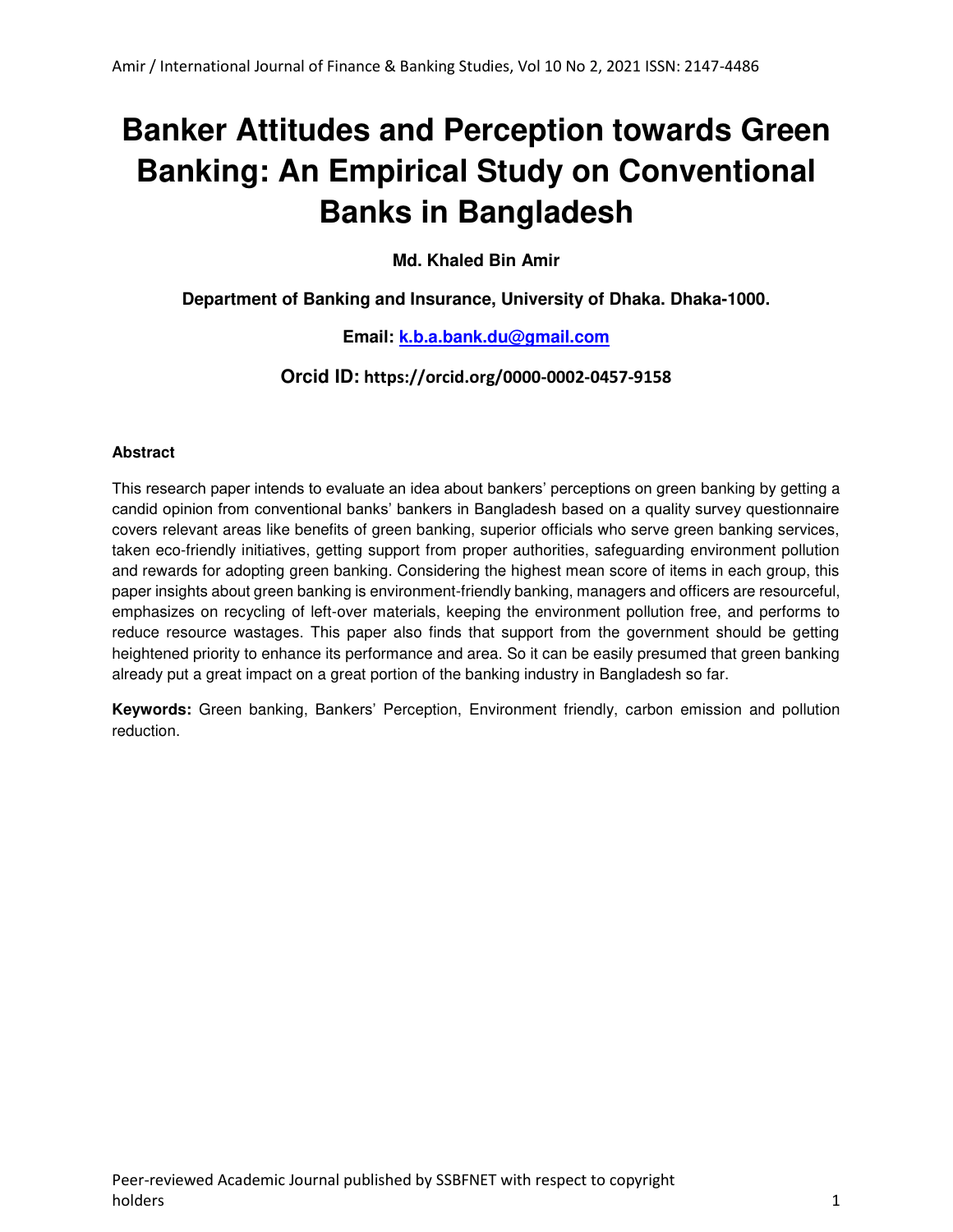### **1.0 Introduction**

Once people in the world think environment is different issue from overall economy. Now it is proved that what people behave with nature, nature gives the same and equal feedback. Different calamities like floods, cyclone, droughts, storm surge, earthquake, river bank erosion and excessive heat are the consequences of misbehaving with nature. Nitrogen Oxide (NO<sub>x</sub>), Carbon dioxide (CO<sub>2</sub>), Volatile Organic Compounds (VOC), dioxins, furans and Sulphur oxide  $(SO_x)$  are human made gases clearly responsible for the impairment of climate. Industrial revolution gradually increases global warming, ozone depletion, soil, water and air contamination and deforestation which need immediate reconstruction (Banerjee, 2001). These environmental degradation have also long term impact on businesses, consumers, societies, nations and general people (Tara et al., 2015) .So we have to think a new way by which human benefits can be interlinked according environmental safety (IRDBT, 2014).

The relationship between environmental refurbishment and economic development is not contradictory rather positive (Lavrinenko et al., 2019). So ecological balance and sustainability is major achieving concern for the whole world now. To achieve sustainable development in every sphere of economic operations, environmental concern is must by stopping human made devastation to nature (Zhixia et al., 2018). Environment oriented organizations, industries, corporations, regulatory authorities and governments of different countries showed their consciousness in this regard. Now banking sector also adds e-commerce to raise the awareness on ecological issues by operating eco-friendly operations reflecting Dematerialization, De-carbonization, and De-mobilization (Hossen et al., 2014). Banks can play a vivacious role to protect environment by adopting socially and ethically responsible operations (Tara et al., 2015). To do so most of the banks in Bangladesh are now adopting the concept of green banking. The term green refers to protect environmental depletion and preserve natural resources.

To play an intermediary role of both in ecological sustainability and socially responsible financing and investment banks should adopt 'Green Banking' concept in which they can use direct deposit, online account, paperless statements, online bill payments, debit and credit cards. Green banking support resource efficient way banking which supports paper-less banking, energy consciousness and using mass transportation system (Meena, 2013). Produce green banking products will also motivate businesses to keep the best interest of the nature which help them to achieve higher benefit (Stojanović, 2020). Banks must have responsibilities to measure the environmental issues when they allocate loan for organizations or investing funds (Arinal et al., 2018) and offer customers newfangled services like ecological advisory services, sustainable growth reserves, and ecofriendly credit cards (Pinter et al., 2006)

Governments and regulatory authorities in Bangladesh are also trying to impose banks and other pecuniary institutions to take green initiatives. In 2011, central bank of Bangladesh had taken an initiatives to develop regulations of green banking. All state owned banks in Bangladesh adopt green banking unit within the year 2013 as per Bangladesh Bank report (Mozib Lalon, 2015). Bangladesh Bank has introduced Green Transformation Fund (GTF) in 2016, Guidelines of ESRM guidelines in 2017, BB refinance scheme for 55 green initiatives or products in 2020 are the sign of initiating sustainable finance policy. Mainly sustainable finance policy implies that before financing (environmental credit) or investment (green bond) banks or financial institutions should consider the wellbeing of society, environment and governances (ESG) (Bangladesh Bank, 2020).

Due to realizing benefits of environment, society and human lives, green financing is now an emerging initiatives to all over the world. But it is a big question to all of us about the perception on green financing as well as green banking to customers, bankers and stakeholders etc. Because getting benefit from green banking also depends on the perception of different related parties. If all the stakeholders realize the benefit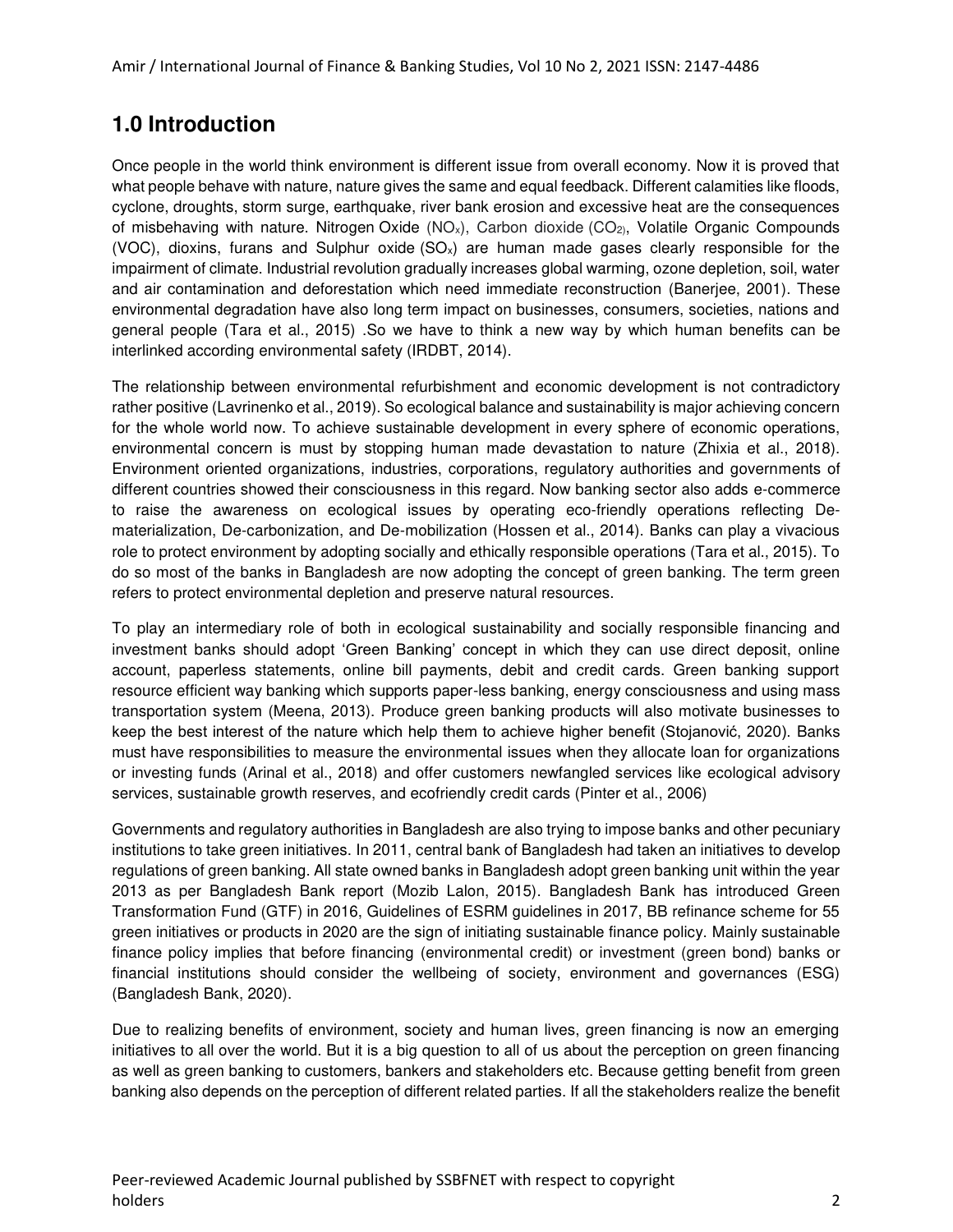of green concept on environment and society then it would be easier to implement green banking in the Bangladeshi banking Industry. With this vision this paper tries to identify perception on green banking of bankers in conventional commercial banks. Basically different studies reveals the customer satisfaction on green banking but side by side investigating bankers' perception on green banking is also very important because they are executers of the regulations and processes. So their positive perception would be milestone to adopt green banking all over the banking industry Bangladesh.

### **2.0 Literature Review**

To mitigate the extreme environmental risk, financial sector especially banks can play a key role to impose corporations, financial institutions and businessmen or industrialists to attain green concept in their regular operations (Ullah, 2013). Most of the financial institutions and conventional banks can be green bank if they consider environmental benefit, substantial economic development promoting environment friendly initiatives when they operate their regular operations (Mozib Lalon, 2015). Masukujjaman & Aktar, (2014) found from their research paper that commercial banks in Bangladesh are far behind to incorporate green banking initiatives from global green banking initiatives. But it is possible to give a greener society by quickening green movements and adopting green infrastructures in the economic development. Even knowing the benefit of green banking to the environment and structured guidelines from Bangladesh bank many conventional commercial banks are not interested to carrying out green concept in their operations. State owned commercial banks are very low in adopting green banking initiatives which is opposite of foreign commercial banks. They found lack of awareness, high cost of implementation, less priority by the board and management and lack of resources/shared commitment of resources are major problems for poor performance in adopting green banking initiatives (Rahman & Barua, 2016).

Green banking could be an influential strategy which recognizes environmental concerns, social responsibilities and sustainable ecological balances attracts the customers. Gradually bankers are becoming more positive towards green banking issues in their activities (Iqbal et al., 2016). Today banks are recognized as major causes of world climate changes as they can more focus on green banking and impose stakeholders to maintain green concepts in their regular operations. (Asim Ali Bukhari et al., 2019). Formulating Pollute pay principle, green credit policy by government and awareness both consumers and bankers on environmental issues in doing banking operations are also emerging sides to incorporate green banking in the financial sectors and enhance bankers' perception on green banking (Islam et al., 2014). Stakeholders can also influence in developing green banking culture in banking industry of Bangladesh. On the other hand to attain green banking, necessary environmental technologies and managerial processes can also augment operational efficiency (Toufic Choudhury et al., 2013).

Customers' perception on green banking becomes positive gradually because green banking supports digitization, green and ecofriendly infrastructures and efficient IT supports which are helpful to reduce the carbon emission and radiations. Most interestingly young, tech understanding and sophisticated customer ae feeling comfort to engage themselves in green banking initiatives but old clients favor inefficient traditional banking system. (Charan & Dahiya, 2019). As banking industry is considered as pollution free place so it needs to reduce massive usage of energy that will help to lessen outer carbon emanation and inner carbon footmark. However educational qualification and awareness have great impact to achieve this goal of reducing massive energy in banking operations. (Ganesan & Bhuvaneswari, 2016).

Environment friendly technology and proper banking techniques could be the reasons to implement green banking and contribute to sustainable development (Jayalaxmi & Chandrashekar, 2019). To navigate customer satisfaction, technology acceptance model (TAM) would be an option which is the combination of both theory of Reasoned Action and theory of Planned Behavior. Customers are prepared to accept new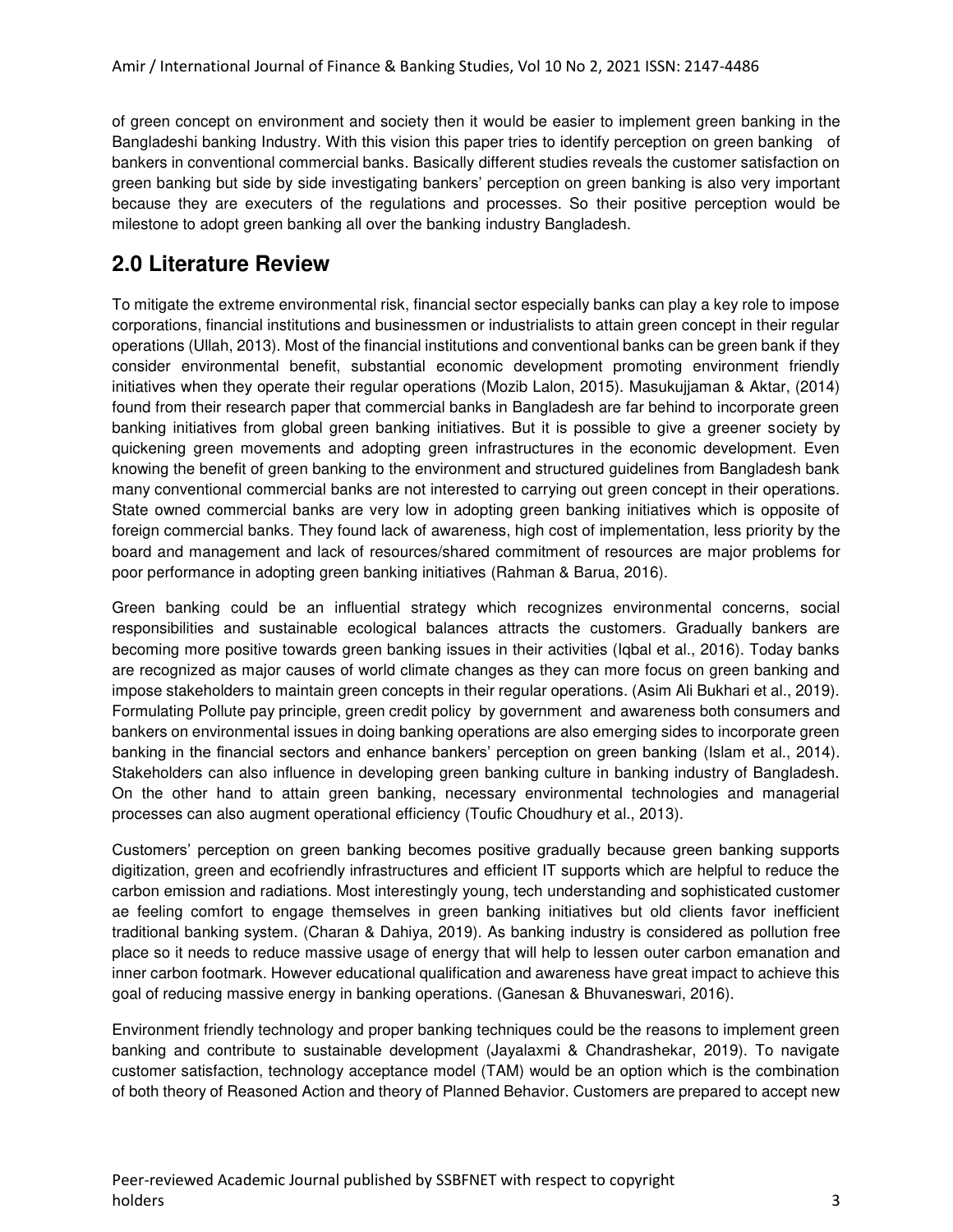technology but to build awareness banks have acknowledge different problems for facilitating them to use green banking easily (Shrivastava et al., 2019). According to Koiry et al., (2017), customers of banks in Sylhet districts are inclined and aware about green banking facilities but their perceptions vary based on their educational, age or financial background. So arranging workshop and seminar, gifting of brochures, blurb about green banking in both print and electronic media could be options to build customer consciousness on green banking.

Though green banking is a nature friendly banking system although its huge adoption cost. Green banking is supported by Islamic theory and rules that saves resources, influence for cleanliness, ethics and responsibility for society (Masukujjaman et al., 2016). But in reality several anomalies have been seen in Islamic banking as their practical banking system is not following Shariah or Islamic law. Islamic banks try to develop their banking system based on Islamic law but most of the cases their practice is quite deviant from base (Wilson R, 2003).

Unlike business firms financial sector also realizes the need of green concept adoption for sustainable and equitable investment. Banks are quite enthusiastic to adopt green banking concept to utilize their inadequate resources in an optimum way to save environment from degradation (Tara et al., 2015). To avoid the health hazards and plummeting carbon footprint, adopting green banking activities like using ebanking instead of branch banking; bill payment by using b-kash or online, opening up CDs and opening online accounts in the overall banking is environment friendly steps and enrich economic output( Singh, H., & Singh, B.P., 2013). Alike with above research, Rahman et al., (2015) emphasizes on six spheres to be named a bank as a green banking such as change the pattern of investment, change in deposit collection pattern, variation in housekeeping , alteration the HRM process and CSR progress and trying to develop awareness among clients and bankers.

To save our existence, environmental protection and societal welfare are important issues which guaranteed by green banking. The world is now aware about environmental security, climate change and ecological balance which are gained by green concept in financial sectors. (Toufic Choudhury et al., 2021). Banks and financial institutions now think on environmental credit system which helps to retain ecological risk management, market division and the explosion of marketing chances by developing firmer environmental regulations (Thompson, 1998). But imposing stricter environmental regulation is not profitable for organizations corrode competitiveness. There is trade-off: ecosystem versus the economy. Environmental concern of corporations can be beneficial for society on the other hand it enhances private cost and reduced profit as well as competitiveness (porter & van der Linde, 1995). So it is highly appreciated that banks should invest in new nuclear power plant, wind projects and biomass projects (Wan, 2010).

To continue banking with green concept, banks have to focus on five important levels unfocused corporate activities, isolated business projects or business practices, systemic business practices, strategic ecosystem innovation, intentional (purpose-driven) eco-system innovation (Kaeufer, 2010). Furthermore, Javelin research 2009, found that green banking is followed by initiatives like turn off paper statements, switch to direct deposit, start using online banking and try mobile banking. As banks in Bangladesh play a vital role in economic system by accelerating economic transactions, lending to businesses and productions. So To control environmental risk bank can aware in their operations and influence clients to save energy resources (Shah & Habib, 2013).

### **3.0 Research Methodology**

This research paper is based on both theoretical and empirical concepts. A well-structured survey questionnaire is used to conduct the face to face interview and for collecting primary data. Garret table rating scale, an easy judgmental and subjective technique, has been applied to get the frank response and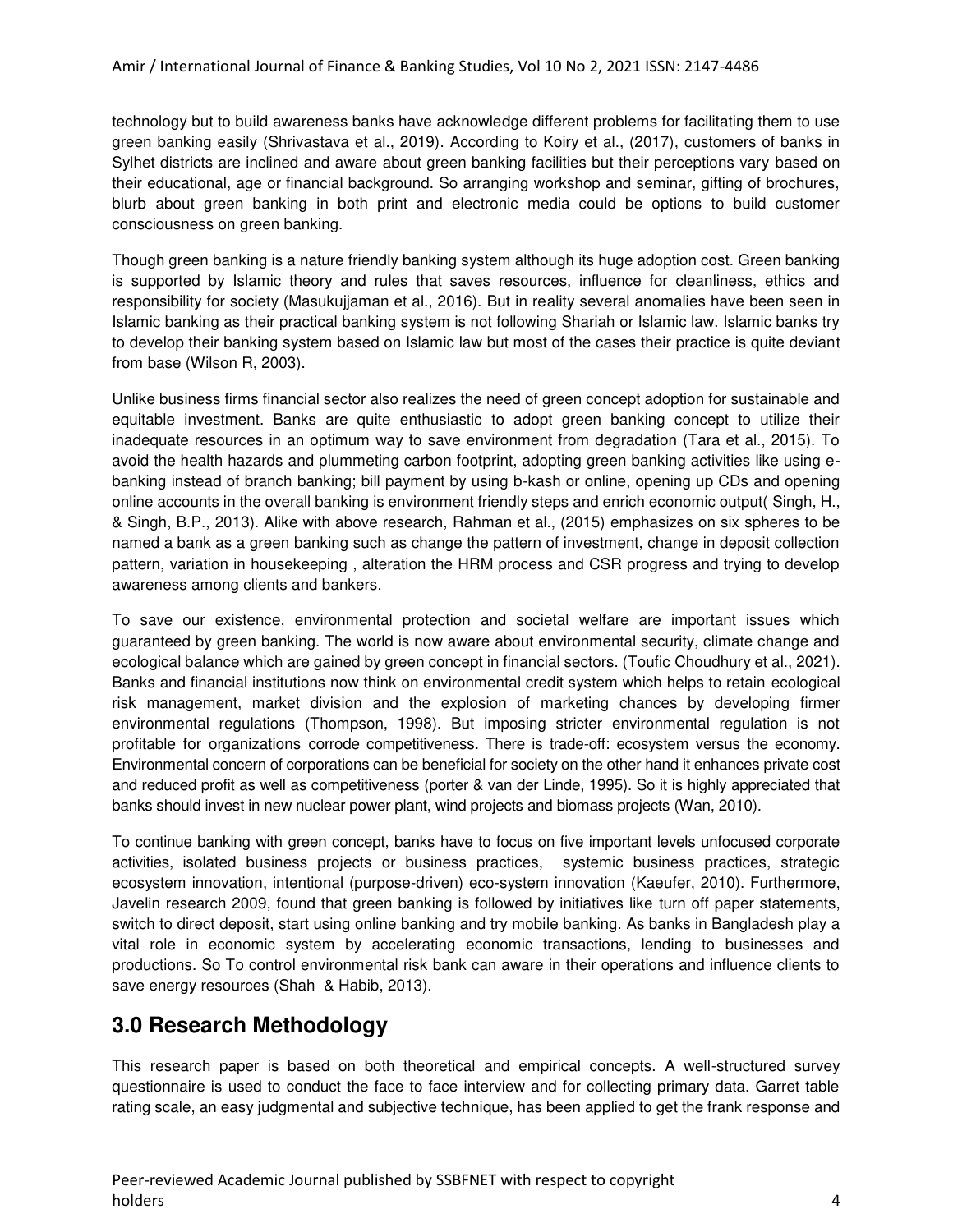to know the impression and notion of the bankers about different dimensions of green banking, mentioned in the survey questionnaire. Eighty bankers in conventional banks were interested to reply to their valuable perception of green banking. The highest priority has been assigned numeric (1) and for lowest assigned numeric (5), using an isolated column for organizing ranks. This research has been done by interviewing 80 bankers who deployed their effort and job in conventional banks in Dhaka.

Firstly conventional bank officials give their frank opinion on survey questions then analyzing those prudent statements based on Garett's ranking techniques. The questionnaire is divided into six different groups based on the importance and areas covered in the green banking namely concord of green banking, bankers superior who serve green banking services, value and demand creation in the banking industry, environment-friendly banking, authorities' motive on which green banking mostly rely and accomplishment of green banking. Each group has different relevant items assigned with the numeric number on which bank staffers put their opinion marks.

## **3.1 Henry Garett's Ranking Approach:**

To understand the perception of the conventional banks' bankers on green banking and to find out the accomplishment of green banking practices, Garret's ranking method has been used. For using this technique the first task is to calculate the percentage score.

#### **Formula of percentage Score:**

 $100(R_{ij} - 0.5)/N_{j}$ 

Here,  $R_{ij}$  is the rank provided for the  $i<sup>th</sup>$  item and  $j<sup>th</sup>$  individual

Nj is the Number of Items

After calculating percentage score, scale value is attained by using Garrett table. Percentage value is calculated for all of the items such as '1' to 'n'. Then all of the values are converted to scale value by taking help from the Henry Garrett's conversion table. After that, score value is multiplied by the number of respondents. Then, entire scores are found by adding all of the score values of each rank of a particular element. This process is used for every groups orfor each table. Lastly, ranking is selected according to numeric values e.g. highest to lowest as already mentioned highest rank is assigned by (1) and lowest rank is assigned by (5).

## **3.2 Empirical Study:**

The results from the questionnaires have been analyzed for empirical study. From the tables, we have found the perceptions of the conventional bankers' on mentioned green banking issues in this research paper. Moreover, we have also tried to know about the prosperity of green banking shortly in Bangladesh.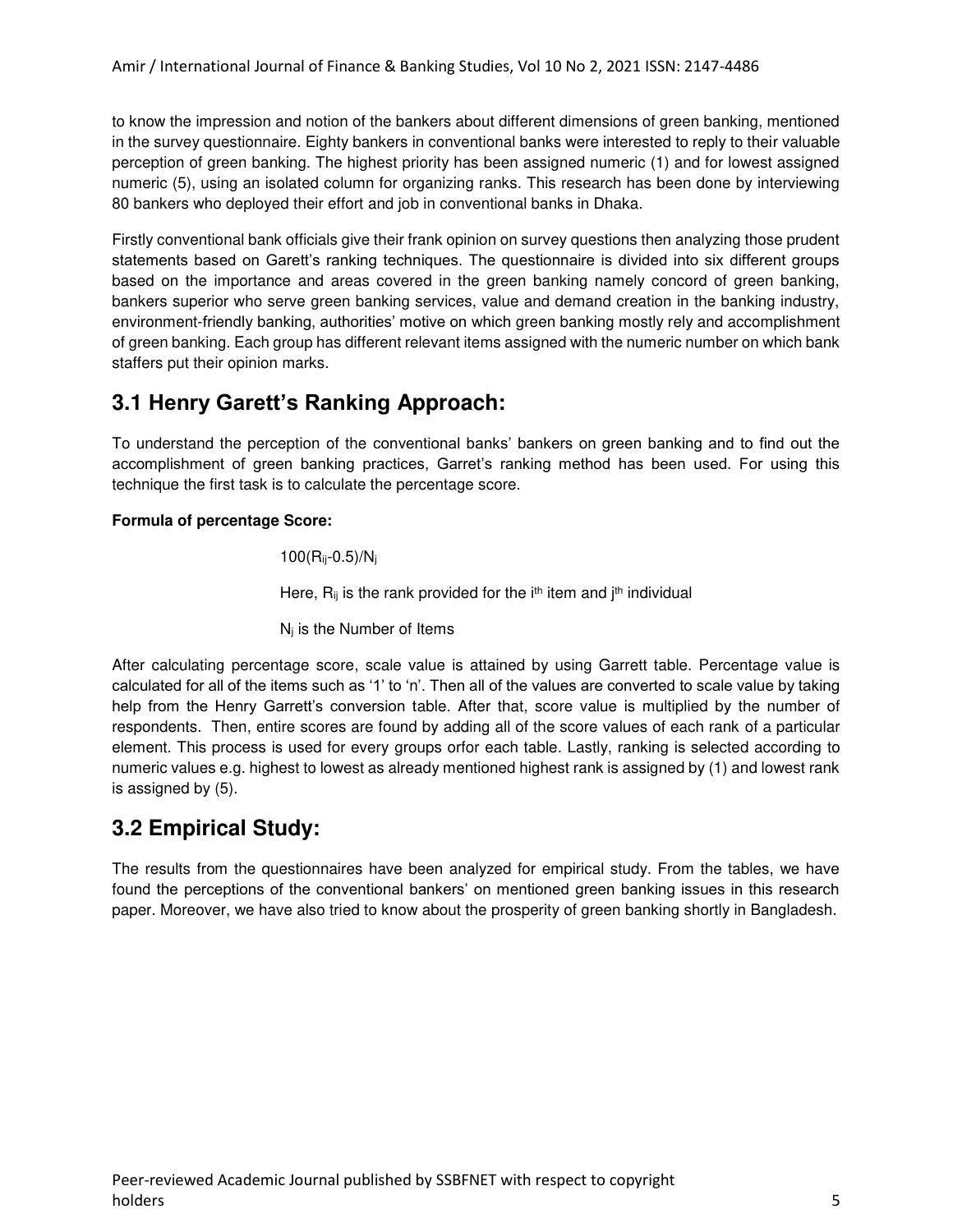### **4.0 Measuring Perceptions on Green Banking** (Graham, n.d.)

Gaining a knowledge or generating idea on a particular issue meant perception generally (Graham, n.d.). Without considering nature, economic and financial systems must be collapsed because all the things are the ingredients of eco systems. So now a day's people have to realize their long run health and financial survival depends on considering the best treatment to the nature. Green banking is now the burning topic to safeguard the ecosystems while financial processes are continuing smoothly.

|                                 |              | 1    | $\overline{2}$ | 3               | $\overline{4}$ | 5              | Total | Total<br>Garrett<br>Score | Mean<br>Score | Rank           |
|---------------------------------|--------------|------|----------------|-----------------|----------------|----------------|-------|---------------------------|---------------|----------------|
| Environment<br>friendly banking | $\mathbf{f}$ | 48   | 23             | $\overline{7}$  | $\overline{2}$ | $\mathbf 0$    | 80    | 5410                      | 67.63         | 1              |
|                                 | fx           | 3600 | 1380           | 350             | 80             | $\Omega$       |       |                           |               |                |
| Sustainable<br>banking          | f            | 33   | 37             | $6\phantom{1}$  | $\overline{4}$ | $\overline{0}$ | 80    | 5155                      | 64.44         | $\overline{c}$ |
|                                 | $f_X$        | 2475 | 2220           | 300             | 160            | $\mathbf 0$    |       |                           |               |                |
| cost<br>Low<br>banking          | $\mathsf{f}$ | 21   | 33             | $\overline{17}$ | $\overline{8}$ | $\mathbf{1}$   | 80    | 4749                      | 59.36         | 4              |
|                                 | $f_X$        | 1575 | 1980           | 850             | 320            | 24             |       |                           |               |                |
| principled<br>High<br>banking   | $\mathsf{f}$ | 18   | 34             | 20              | 6              | $\overline{2}$ | 80    | 4678                      | 58.48         | 5              |
|                                 | $f_X$        | 1350 | 2040           | 1000            | 240            | 48             |       |                           |               |                |
| On-line Banking                 | $\mathsf{f}$ | 34   | 28             | 10              | $\overline{6}$ | $\overline{2}$ | 80    | 5018                      | 62.73         | 3              |
|                                 | $f_X$        | 2550 | 1680           | 500             | 240            | 48             |       |                           |               |                |
| Table<br>Garret<br>Value        |              | 75   | 60             | 50              | 40             | 24             |       |                           |               |                |

|  | Table 1: Concord (benefits) of Green banking |  |  |  |
|--|----------------------------------------------|--|--|--|
|--|----------------------------------------------|--|--|--|

Note: x= Value of Scale; f= Number of respondents; fx= Score

From table 1, it has been found that most of the bankers considered green banking as environment-friendly banking which indicates that they are more concerned about the environment to run their banking activities. So, it holds the first position according to ranking. Secondly, it is thought of as sustainable banking which does not sacrifice the future for the present. It may cause great difficulties in the future if emphasizing more on present benefits than near the future. Thirdly, it is identified as online banking where most of the activities are done using the internet, and customers don't have to present physically in the banks for every contract. After that, it has been found that some people consider it as low-cost banking. Finally, by analyzing this table it has been noticed that very few bankers believe that green banking is highly restricted to maintaining lots of regulation. All in all green banking is an environment-friendly banking system, tries to be more serious regarding the environmental issues and future survival.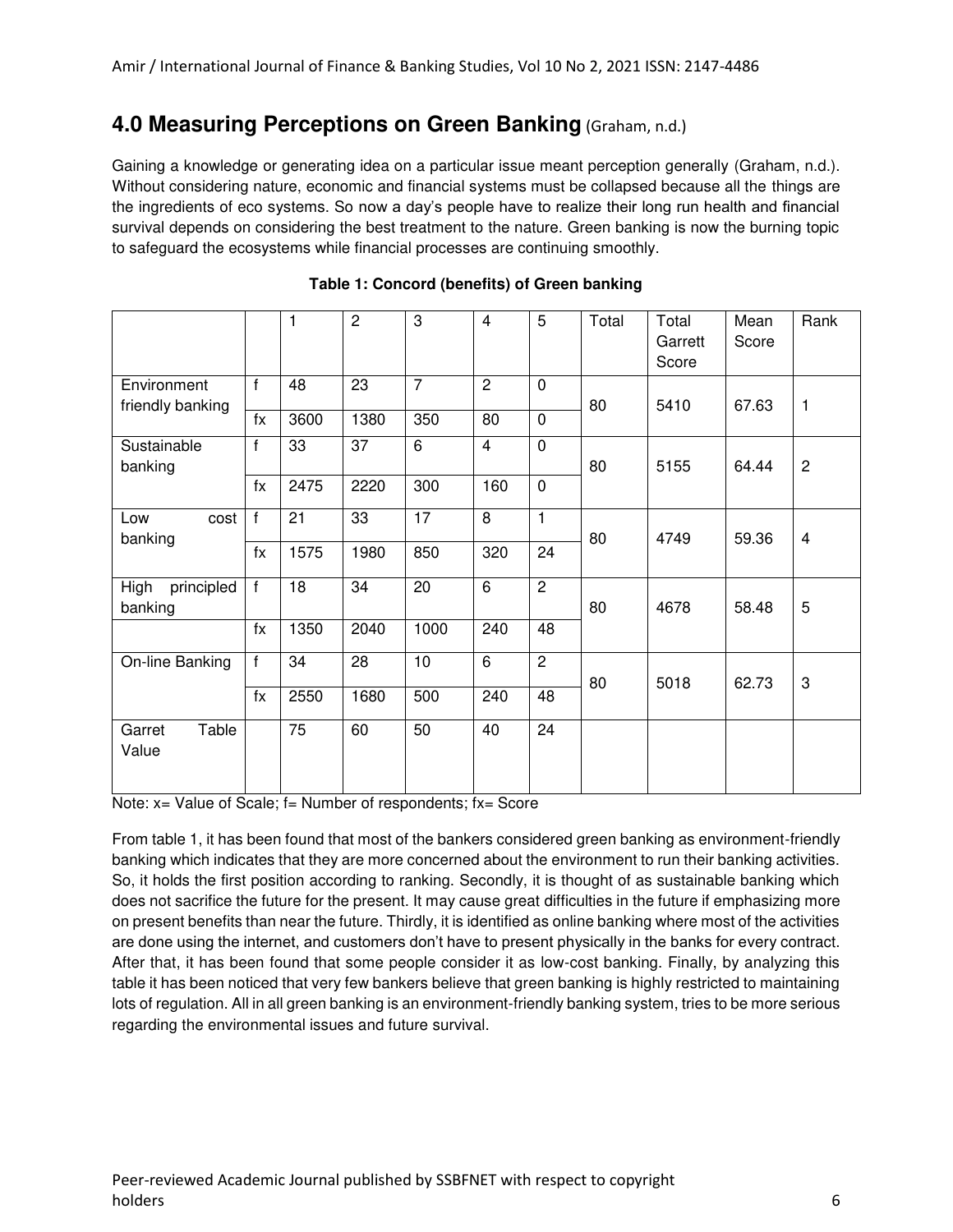|                                                   |                | 1               | $\overline{c}$ | $\overline{3}$  | $\overline{4}$              | 5               | Total | Total<br>Garrett | Mean<br>Score | Rank           |
|---------------------------------------------------|----------------|-----------------|----------------|-----------------|-----------------------------|-----------------|-------|------------------|---------------|----------------|
|                                                   |                |                 |                |                 |                             |                 |       | Score            |               |                |
| Expert as human                                   | f              | 26              | 29             | 20              | $\overline{4}$              | $\mathbf{1}$    | 80    | 3974             | 49.68         | $\overline{5}$ |
| capital                                           | fx             | 1950            | 1740           | 100             | 16<br>0                     | 24              |       |                  |               |                |
| Prudent and conscious<br>citizen                  | $\overline{f}$ | 28              | 32             | $\overline{17}$ | 1                           | $\overline{2}$  | 80    | 4958             | 61.98         | $\overline{2}$ |
|                                                   | $f_X$          | 2100            | 1920           | 850             | 40                          | 48              |       |                  |               |                |
| Well manager of<br>resources                      | f              | 33              | 31             | 11              | 5                           | $\mathbf 0$     | 80    | 5445             | 68.06         | $\mathbf{1}$   |
|                                                   | $f_X$          | 2475            | 2220           | 550             | 20<br>0                     | $\mathbf 0$     |       |                  |               |                |
| Occupying enough<br>knowledge of Green<br>Banking | f              | 19              | 40             | 11              | 8                           | 2               | 80    | 4743             | 59.29         | $\overline{4}$ |
|                                                   | $\overline{f}$ | 1425            | 2400           | 550             | $\overline{32}$<br>$\Omega$ | $\overline{48}$ |       |                  |               |                |
| Good service quality                              | f              | 24              | 34             | 16              | 3                           | 3               | 80    | 4832             | 60.4          | 3              |
|                                                   | $f_X$          | 1800            | 2040           | 800             | 12<br>$\Omega$              | 72              |       |                  |               |                |
| <b>Garret Table Value</b>                         |                | $\overline{75}$ | 60             | 50              | 40                          | 24              |       |                  |               |                |

#### **Table-2: Superior Banker on perspective of Green Banking**

Note:  $x=$  Value of Scale;  $f=$  Number of respondents;  $fx=$  Sc

The following Table- 2 denotes the definition of superior bankers according to green banking from the perceptions of bankers. Most of the bankers think that as par the motto of green banking, superior bankers are those who manage resources carefully. It basically indicates the consciousness regarding using of materials and resources. Secondly, green bankers are thought to be as prudent and conscious citizen,s and thirdly their service quality is good. After that, occupying knowledge of green banking holds the fourth position as under the table headings, Superior Banker on the perspective of Green Banking. Lastly, few bankers think that superior bankers are those who are considered as expert human capital. This holds the fifth position because a banker may be an expert and important for the organization but from the eyes of green banking, they may not be superior because everybody is working for self-interest rather society's benefits.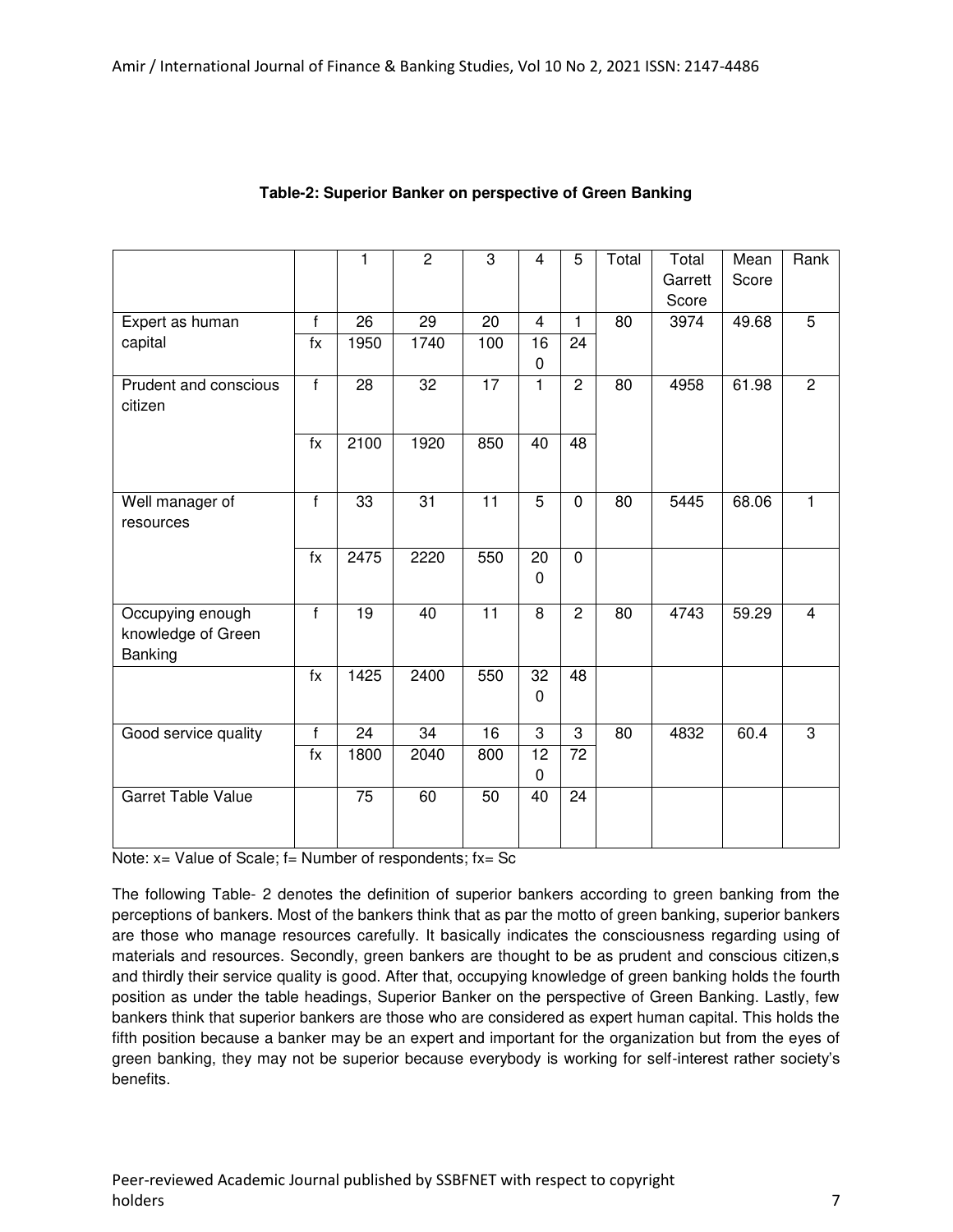|                                |       |      | $\overline{2}$ | 3   | 4   | 5              | Total | Total<br>Garrett<br>Score | Mean<br>Score | Rank           |
|--------------------------------|-------|------|----------------|-----|-----|----------------|-------|---------------------------|---------------|----------------|
| Solar system<br>powered branch | f     | 30   | 35             | 6   | 8   | 1              | 80    | 4994                      | 62.43         | $\overline{c}$ |
|                                | $f_X$ | 2250 | 2100           | 300 | 320 | 24             |       |                           |               |                |
| Recycling of waste             | f     | 39   | 21             | 14  | 5   | 1              | 80    | 5109                      | 63.86         | 1              |
|                                | fx    | 2925 | 1260           | 700 | 200 | 24             |       |                           |               |                |
| Solar powered                  | f     | 25   | 31             | 12  | 7   | 5              | 80    | 4735                      | 59.19         | $\overline{4}$ |
| <b>ATM Booth</b>               | fx    | 1875 | 1860           | 600 | 280 | 120            |       |                           |               |                |
| Bio-gas plant                  | f     | 16   | 31             | 15  | 10  | 8              | 80    | 4402                      | 55.03         | 5              |
|                                | fx    | 1200 | 1860           | 750 | 400 | 192            |       |                           |               |                |
| Tree plantation<br>program     | f     | 34   | 23             | 13  | 8   | $\overline{c}$ | 80    | 4948                      | 61.85         | 3              |
|                                | fx    | 2550 | 1380           | 650 | 320 | 48             |       |                           |               |                |
| Garret Table value             | 75    | 60   | 50             | 40  | 24  | 75             |       |                           |               |                |

**Table- 3: Most demanded initiatives of Green Banking** 

Note:  $x=$  Value of Scale;  $f=$  Number of respondents;  $fx=$  Score

Banking authorities are taking various initiatives for implementing green banking. According to table- 3 it is found that most of the bankers think recycling of waste is the most demanded action for green banking. So, it holds the first position in the ranking. Then, the solar system powered branch is also an essential sign of green banking. Tree plantation from every branch holds the third position and the fourth one is solarpowered ATM booth. The biogas plant is not considered an important way of conducting green banking services according to the insights of interviewees.

|                                  |    |      | 2    | 3   | 4   | 5  | Total | Total<br>Garrett<br>Score | Mean<br>Score | Rank |
|----------------------------------|----|------|------|-----|-----|----|-------|---------------------------|---------------|------|
| Government                       |    | 47   | 30   | 15  | 7   |    |       |                           |               |      |
|                                  | fx | 3525 | 1800 | 750 | 280 | 24 | 80    | 6379                      | 79.74         |      |
| <b>Bankers</b>                   |    | 39   | 29   | 8   |     | 3  | 80    | 5177                      | 64.71         | 3    |
|                                  | fx | 2925 | 1740 | 400 | 40  | 72 |       |                           |               |      |
| The Regulators<br>(Central Bank) | f  | 42   | 23   | 11  | 2   | 2  | 80    | 5205                      | 65.1          | 2    |
|                                  | fx | 3150 | 1380 | 550 | 80  | 48 |       |                           |               |      |

#### **Table- 4: Attainment of Green Banking relies upon**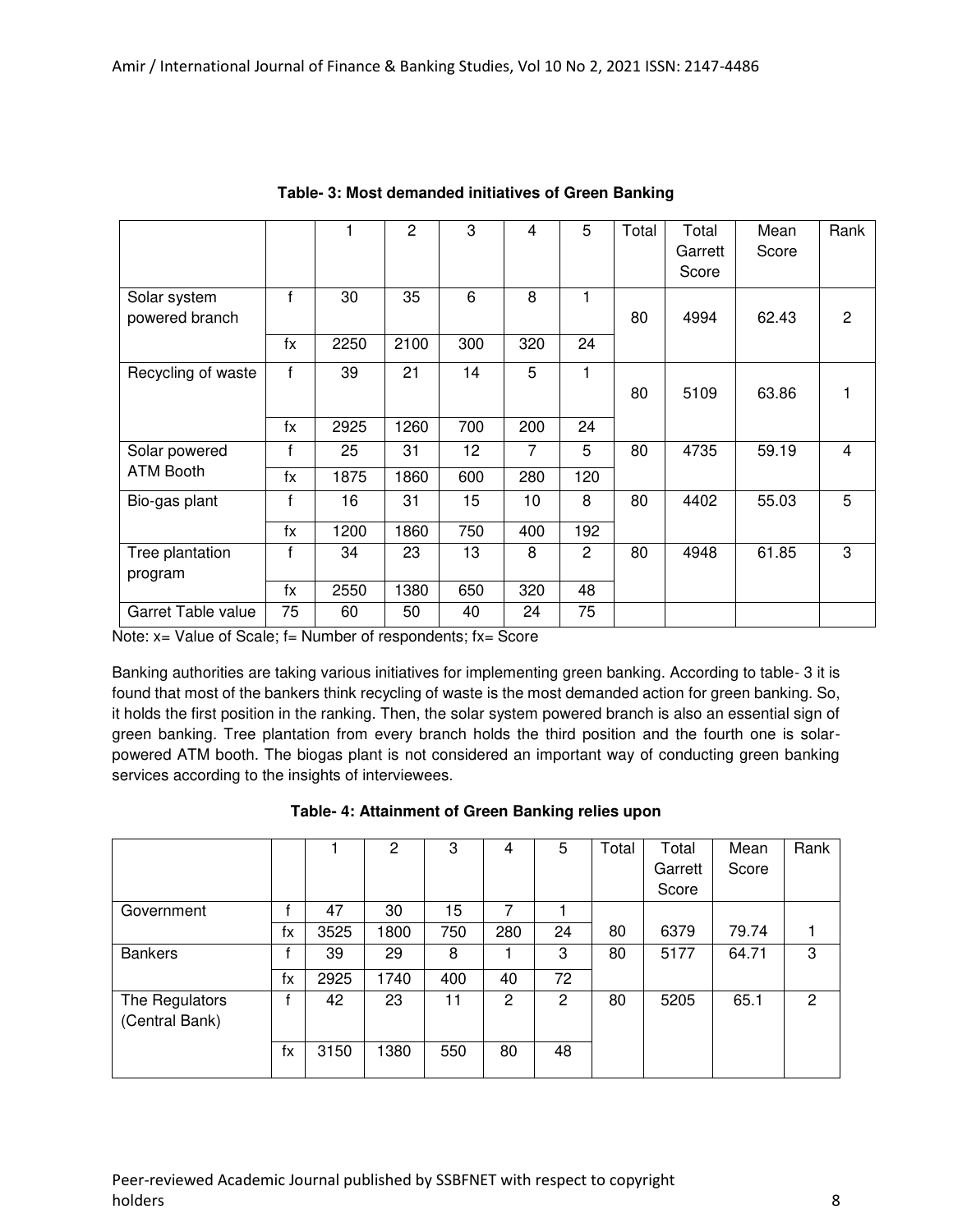| The world Banking         |    | 31   | 28   |     | 2   | 2  | 80 | 4983 | 62.29 |   |
|---------------------------|----|------|------|-----|-----|----|----|------|-------|---|
| system                    |    |      |      |     |     |    |    |      |       |   |
|                           |    |      |      |     |     |    |    |      |       |   |
|                           | fх | 2325 | 1680 | 850 | 80  | 48 |    |      |       |   |
|                           |    |      |      |     |     |    |    |      |       |   |
| Other participants        |    | 27   | 33   | 14  | 4   | 2  | 80 | 4913 | 61.41 | 5 |
| (Dhar, S.N 2008)          | fx | 2025 | 1980 | 700 | 160 | 48 |    |      |       |   |
| <b>Garret Table Value</b> |    | 75   | 60   | 50  | 40  | 24 |    |      |       |   |
|                           |    |      |      |     |     |    |    |      |       |   |

Note: x= Value of Scale; f= Number of respondents; fx= Score

Government and Bangladesh banks are imposing relevant rules and regulations for implementing green banking in the banking system. As authorities are directly related to implementing rules, they wanted to know about the effectiveness of green banking in the banking industry of Bangladesh. According to their opinion, the government is the main authority to enforce green banking in the banking industry of Bangladesh. Next green banking spread depends on the central bank of Bangladesh, the highest regulatory authority in the banking system of Bangladesh. Thirdly bankers are responsible for the future betterment of green banking. The World Bank is in the fourth position as a party on whom the achievement of green banking is dependent also. The rest of the other participants are less important for executing green banking initiatives in Bangladesh.

|                             |                | 1    | $\overline{c}$ | 3               | $\overline{4}$ | 5              | Tota | Total<br>Garrett | Mean<br>Score | Rank           |
|-----------------------------|----------------|------|----------------|-----------------|----------------|----------------|------|------------------|---------------|----------------|
|                             |                |      |                |                 |                |                |      | Score            |               |                |
| Unusual weather             | $\mathsf{f}$   | 22   | 28             | $\overline{27}$ | 6              | $\overline{2}$ | 80   | 4968             | 62.1          | $\overline{2}$ |
| pattern                     | $f_X$          | 1650 | 1680           | 1350            | 240            | 48             |      |                  |               |                |
| Rising greenhouse<br>gas    | $\overline{f}$ | 23   | 25             | 16              | 10             | $\overline{5}$ | 80   | 4495             | 56.19         | $\overline{4}$ |
|                             | $f_X$          | 1725 | 1500           | 750             | 400            | 120            |      |                  |               |                |
| Declining air quality       | $\mathsf{f}$   | 18   | 36             | 13              | 9              | $\overline{2}$ | 80   | 4568             | 57.1          | 5              |
|                             | $f_X$          | 1350 | 2160           | 650             | 360            | 48             |      |                  |               |                |
| High consumption<br>pattern | $\mathsf{f}$   | 14   | 30             | 24              | 10             | $\overline{2}$ | 80   | 4498             | 56.23         | 3              |
|                             | $f_X$          | 1050 | 1800           | 1200            | 400            | 48             |      |                  |               |                |
| Pollution and impurity      | f              | 24   | 32             | 8               | 13             | 1              | 80   | 6464             | 80.8          | $\mathbf{1}$   |
|                             | $f_X$          | 3600 | 1920           | 400             | 520            | 24             |      |                  |               |                |
| Garret Table Value          |                | 75   | 60             | 50              | 40             | 24             |      |                  |               |                |

#### **Table-5: Green Banking safeguards the environment from**

Note: x= Value of Scale; f= Number of respondents; fx= Score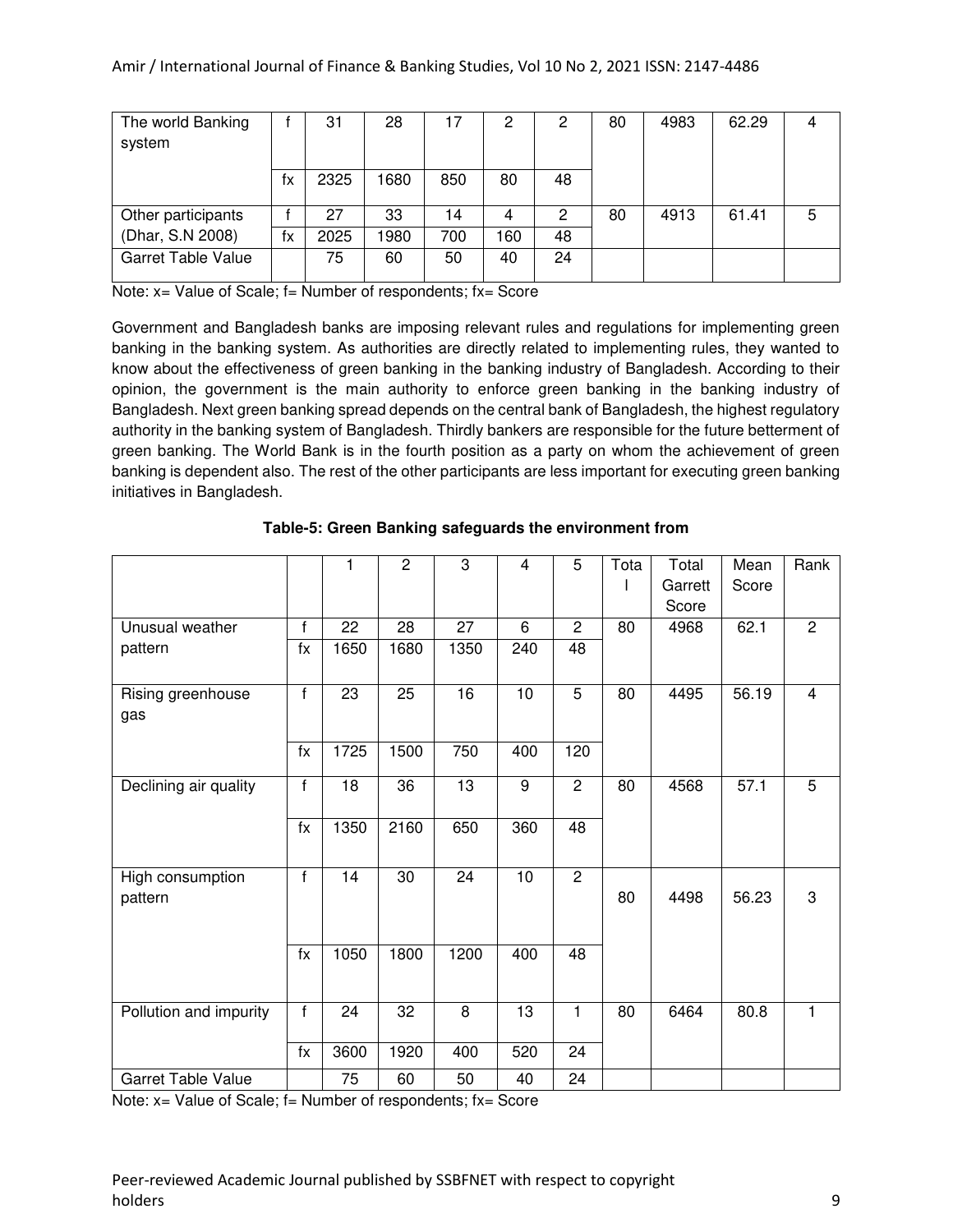Green banking is not just a term for implementation. It thinks about sustainable development and ensures good fortune for a country. So, many banks are trying to adopt this banking system by realizing its importance gradually. Table-5 depicts the benefits of green banking based on the perception of interviewed bankers. Most of them agree in their opinion that green banking protects the environment from pollution and impurity. Industries wastes, vehicles, and many types of financial and non-financial organizations are responsible for contaminating the environment in Dhaka city. Green banking initiative could be an option of reducing pollution to a large extent. Secondly, bankers think that green banking preserves the environment from an unusual weather pattern. Thirdly, it reduces high consumption according to their opinion. Green banking secures the environment from rising greenhouse gas and this concept holds the fourth position in the ranking.

|                                    |              | 1    | $\overline{2}$ | 3   | 4              | 5              | Total | Total   | Mean  | Rank           |
|------------------------------------|--------------|------|----------------|-----|----------------|----------------|-------|---------|-------|----------------|
|                                    |              |      |                |     |                |                |       | Garrett | Score |                |
|                                    |              |      |                |     |                |                |       | Score   |       |                |
| Higher business                    | $\mathsf{f}$ | 25   | 40             | 6   | 6              | 3              | 80    | 4887    | 61.09 | 4              |
| performance                        | fx           | 1875 | 2400           | 300 | 240            | 72             |       |         |       |                |
| Utilizing nature's capital         | f            | 27   | 38             | 13  | $\overline{c}$ | 0              | 80    | 5035    | 62.94 | $\overline{2}$ |
|                                    | $f_X$        | 2025 | 2280           | 650 | 80             | 0              |       |         |       |                |
| Environmentally sound<br>practices | f            | 36   | 21             | 20  | 3              | 0              | 80    | 4180    | 52.25 | 5              |
|                                    | $f_X$        | 2700 | 1260           | 100 | 120            | $\overline{0}$ |       |         |       |                |
| Reduction of resource<br>wastage   | $\mathbf{f}$ | 36   | 32             | 9   | 1              | $\overline{c}$ | 80    | 5158    | 64.48 |                |
|                                    | $f_X$        | 2700 | 1920           | 450 | 40             | 48             |       |         |       |                |
| Economic and job                   | $\mathsf{f}$ | 32   | 25             | 13  | 8              | $\overline{c}$ | 80    | 4918    | 61.48 | 3              |
| growth                             | fx           | 2400 | 1500           | 650 | 320            | 48             |       |         |       |                |
| <b>Garret Table Value</b>          |              | 75   | 60             | 50  | 40             | 24             |       |         |       |                |

#### **Table-6: Accomplishment of Green Banking**

Note: x= Value of Scale; f= Number of respondents; fx= Score

In this section, I tried to distinguish the accomplishment of green banking basis on the perception of interviewed bankers' opinions who assist in this research survey. As par table- 6, it is clear that green banking reduces the usage of resources as it shows the highest mean score. Secondly, it is agreed by many that green banking makes the proper use of natural resources. Economic and job growth from green banking activities are getting the third position according to Henry Garrett's ranking technique. Higher business performance as an accomplishment of green banking is in the fourth position. Lastly, interviewees support that green banking supports environmentally sound practices in banking tasks.

### **5.0 Scope for further research**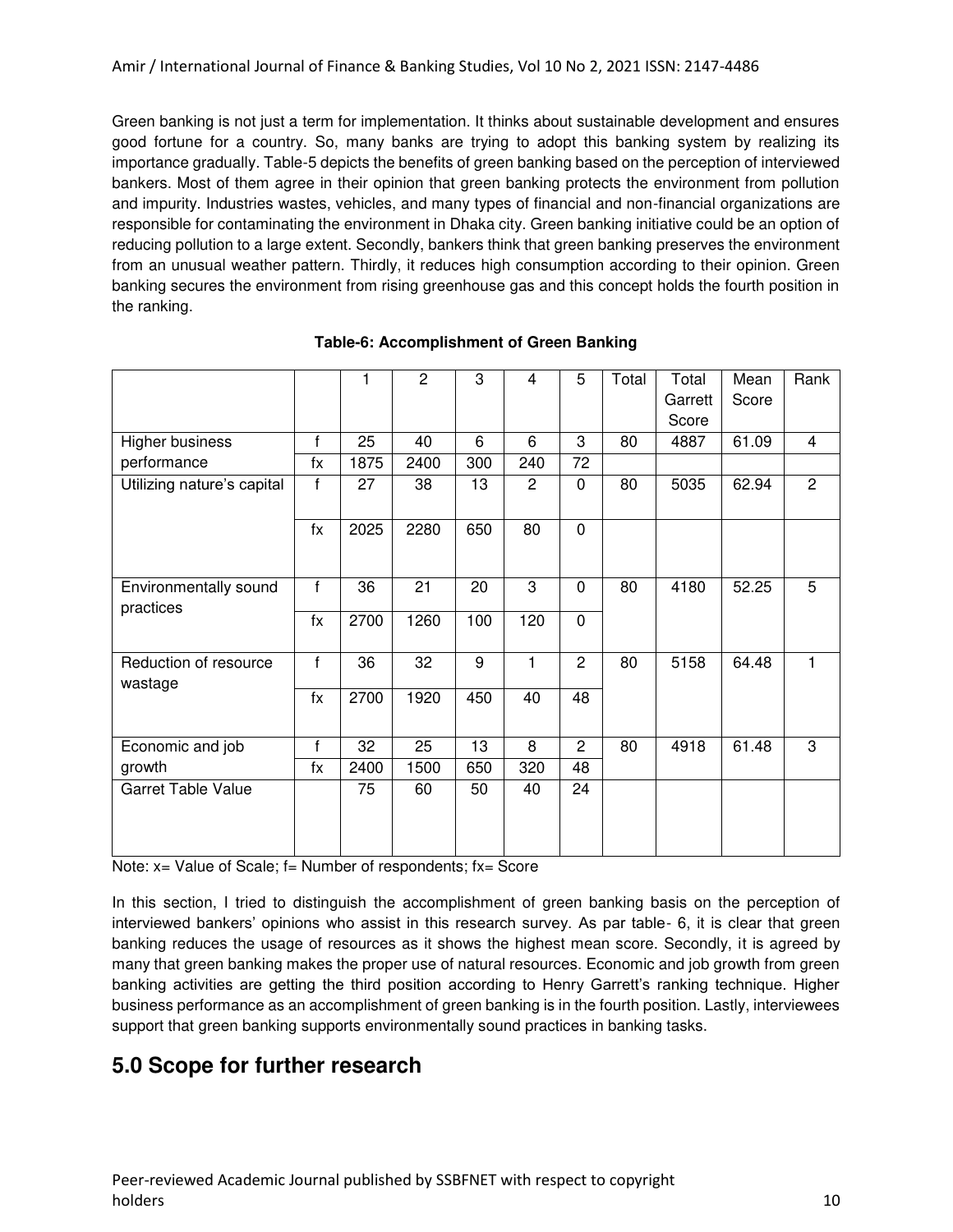Though green banking has lots of benefits and provides benefits for the environment and societies, still it is not well recognized to all. Some countries are adopting this wing of banking that is but most of the developing and less-developed countries are not concern about it even they quite known about green banking already. In Bangladesh, some banks are trying to adopt the concept properly but most of the banks follow green banking regulations just for formalities. When taking a survey some of the bankers were less interested to say about green banking practice.

Moreover, there were a few types of research had done on this research topic. So this paper may help with advanced research about green banking. To get a broaden idea about bankers' perception on green banking, all the banks and their branches adopting green banking services should be included for getting more accurate information. The perceptions of consumers and stakeholders are also important and this can be taken into consideration in the future. The number of participants can be increased also to get more authentic results. In our survey, very few participants were women. So, interviewees' gender would be a concerning issue for further research which ignored in this research.

### **6.0 Conclusion**

As a highly demanded banking practice, green banking has been given focus by the higher authorities. Although the concept is new, many countries are trying to develop it. So, more importance should be given to the overall implementation of this practice. It is not very easy to implement any rules overnight. This paper considers only conventional banks' bankers for evaluating the perception of green banking. The result is pretty good to accept and implement more green banking initiatives in the banking industry of Bangladesh. But there must need some further research because the sample size is not big in this paper and it also matters of research that whether green banking is only compatible with conventional banking system or Islamic banking systems or both conventional and Islamic banking systems or not suited with both conventional and Islamic banking systems. So a big sample size will provide more dependable results. This research paper will help to conduct further advanced research where researchers can work on a big sample size by focusing on this methodology? According to the judgments and perceptions of interviewees green banking is environment-friendly banking practice that indicates sustainable prosperity for a country. It also indicates that bankers are serious regarding environmental issues, recycling the waste materials, and reducing the pollution and impurity in the environment. From this study, it is also found that bankers, worked in a green banking environment are superior bankers who efficiently manage resources. Moreover, surveyed bankers think that the government plays a crucial role to make green banking practice effective in the banking industry of Bangladesh. It is hoped that as the welfares of green banking are numerous, the relevant parties will be more cautious regarding the application of green banking. Shortly, not only the banking sector but also the financial sectors will start the practice of green banking and green financial system by realizing the accomplishment of these activities. So the research result of this paper is very clear that the bankers are very positive regarding green banking practice. It is hoped that this potential sector will be developed shortly and being adopted in the global financial systems.

### **References**

Arinal, F., Herdis, H., & Putri, A. (2018). Green Banking and Infrastructure Project Financing for Sustainable Development. E3S Web of Conferences, 73, 10001.<https://doi.org/10.1051/e3sconf/20187310001>

Asim Ali Bukhari, S., Hashim, F., & Amran, A. (2019). Determinants of Green Banking Adoption: A Theoretical Framework. Kne Social Sciences.<https://doi.org/10.18502/kss.v3i22.5041>

Annual Report on Green Banking (2012), Bangladesh Bank.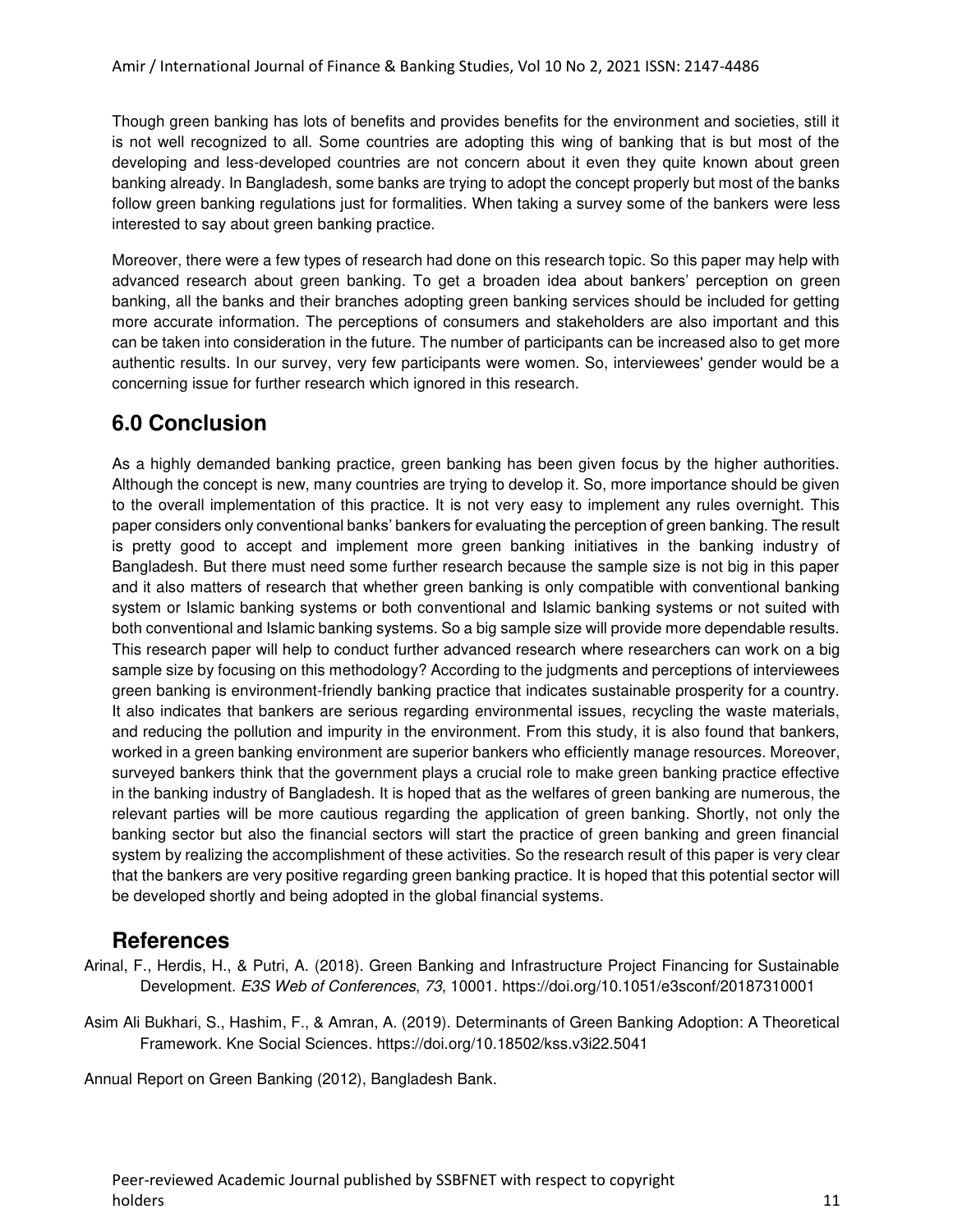- Banerjee, S. (2001). Managerial perceptions of corporate environmentalism: interpretations from industry and strategic implications for organizations. Journal of Management Studies, 38(4), 489-513. <https://doi.org/10.1111/1467-6486.00246>
- Bangladesh Bank. (2020). Sustainable Finance Policy for Banks and Financial Institutions (pp. 1-41). Dhaka: Bangladesh Bank Sustainable Finance Department.
- Banking Regulation and Policy Department, Bangladesh Bank.
- Charan, A., & Dahiya, R. (2019). Customers Perception towards Green Banking Practices in India. THINK INDIA (Quarterly Journal), 22(4), 3653-3665.
- Ganesan, D., & Bhuvaneswari, A. (2016). Customer Perception towards Green Banking. IOSR Journal of Economics and Finance, 07(05), 05-17.<https://doi.org/10.9790/5933-0705010517>
- Graham, C. What is perception? The True Philosophy of Mind. 131-134. https://doi.org/10.1037/14122-005
- Hossen, M.M., M.N. Uddin and A. Hossain, 2014. E-commerce: A scrutiny about the environmental commerce through upgrading the environmental sustainability. BUP Journal, 1(2): 83-103.
- Institute of Development and Research in Banking Technology. (2014, 03 04). Publications: IDRBT[.http://www.idrbt.ac.in/publications/Frameworks/Green%20Banking%20Framework%20\(2013\).](http://www.idrbt.ac.in/publications/Frameworks/Green%20Banking%20Framework%20(2013).pdf) [pdf](http://www.idrbt.ac.in/publications/Frameworks/Green%20Banking%20Framework%20(2013).pdf)
- Iqbal, M., Suviitawat, A., Nisha, N., & Rifat, A. (2016). The role of commercial banks in green banking adoption: a Bangladesh perspective. International Journal of Green Economics, 10(3/4), 226. <https://doi.org/10.1504/ijge.2016.10002862>
- Islam, M., Hossain, K., Siddiqui, M., & Yousuf, S. (2014). Green-Banking Practices in Bangladesh-A Scope to Make Banking Green. International Finance and Banking, 1(1), 1.<https://doi.org/10.5296/ifb.v1i1.5161>
- Javelin Strategy and Research (2009) 'Consumers Think Green, But Don't Act that Way', Credit Union Journal, January
- Jayalaxmi, & Chandrashekar, A. (2019). Green banking perception of customers and bankers-A study in Udupi. International Journal of Social and Economic Research, 9(3), 376. [https://doi.org/10.5958/2249-](https://doi.org/10.5958/2249-6270.2019.00044.8) [6270.2019.00044.8](https://doi.org/10.5958/2249-6270.2019.00044.8)
- Kaeufer, K. (2010). Banking as a Vehicle for Socio-economic Development and Change: Case Studies of Socially Responsible and Green Banks. MIT, Cambridge, MA.
- Koiry, S., Saha, J., Farid, M., Sultana, M., & Haque, M. (2017). Awareness and Perception of Bank Customers towards Green Banking in Sylhet District of Bangladesh. Asian Journal Of Economics, Business And Accounting, 5(2), 1-12.<https://doi.org/10.9734/ajeba/2017/37811>
- Lavrinenko, O., Ignatjeva, S., Ohotina, A., Rybalkin, O., & Lazdans, D. (2019). The Role of Green Economy in Sustainable Development (Case Study: The EU States). *Entrepreneurship and Sustainability Issues*, 6(3), 1113-1126. [https://doi.org/10.9770/jesi.2019.6.3\(4\)](https://doi.org/10.9770/jesi.2019.6.3(4))
- Masukujjaman, M., & Aktar, S. (2014). Green Banking in Bangladesh: A Commitment towards the Global Initiatives. Journal of Business and Technology (Dhaka), 8(1-2), 17-40[. https://doi.org/10.3329/jbt.v8i1-](https://doi.org/10.3329/jbt.v8i1-2.18284) [2.18284](https://doi.org/10.3329/jbt.v8i1-2.18284)